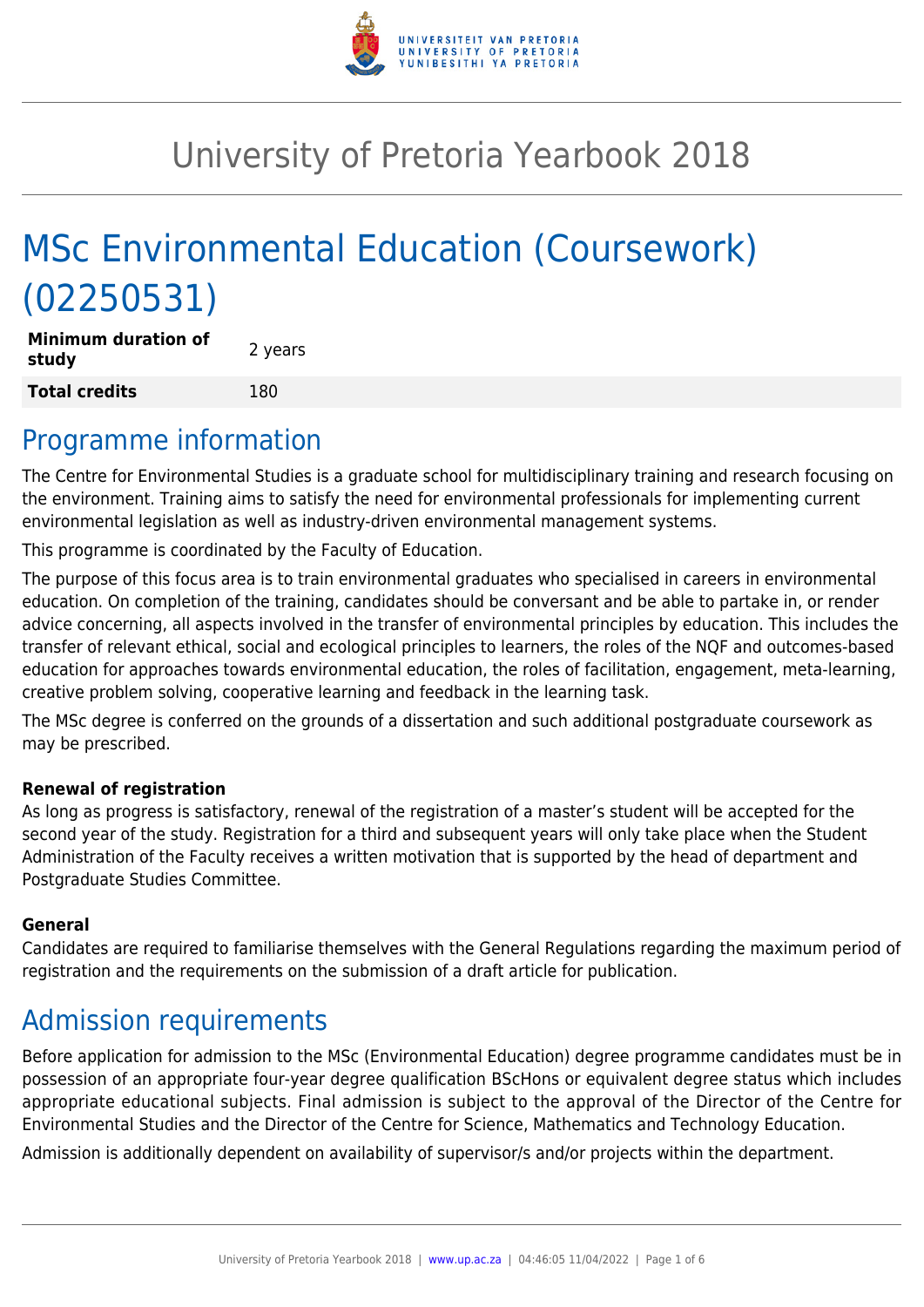

## Additional requirements

Candidates must demonstrate proficiency in the English language up to the level required by either the TOEFL test [\(www.ets.org/toefl\)](http://www.ets.org/toefl) or the IELTS language proficiency test ([www.ielts.org](http://www.ielts.org)).

## Other programme-specific information

At least one additional elective module must be selected in consultation with the Director of the Centre and the Head of the Department Curriculum Studies, Faculty of Education. Choices will be based on the academic background and/or anticipated career of the candidate.

## Promotion to next study year

The progress of all master's candidates is monitored biannually by the supervisor and the postgraduate coordinator. A candidate's study may be terminated if the progress is unsatisfactory or if the candidate is unable to finish his/her studies during the prescribed period.

Subject to exceptions approved by the dean, on recommendation of the head of department, and where applicable, a student may not enter for the master's examination in the same module more than twice.

## Pass with distinction

The MSc degree is conferred with distinction to candidates who obtain a final average mark of at least 75% and a mark of at least 75% for the dissertation/mini-dissertation from each of the members of the examination panel. Where a member of the examination panel awards a mark of less than 75% for the dissertation/mini-dissertation, that member of the examination panel must offer, in writing, support for his/her decision, or indicate in writing that he/she supports the examination committee's decision to confer the degree with distinction.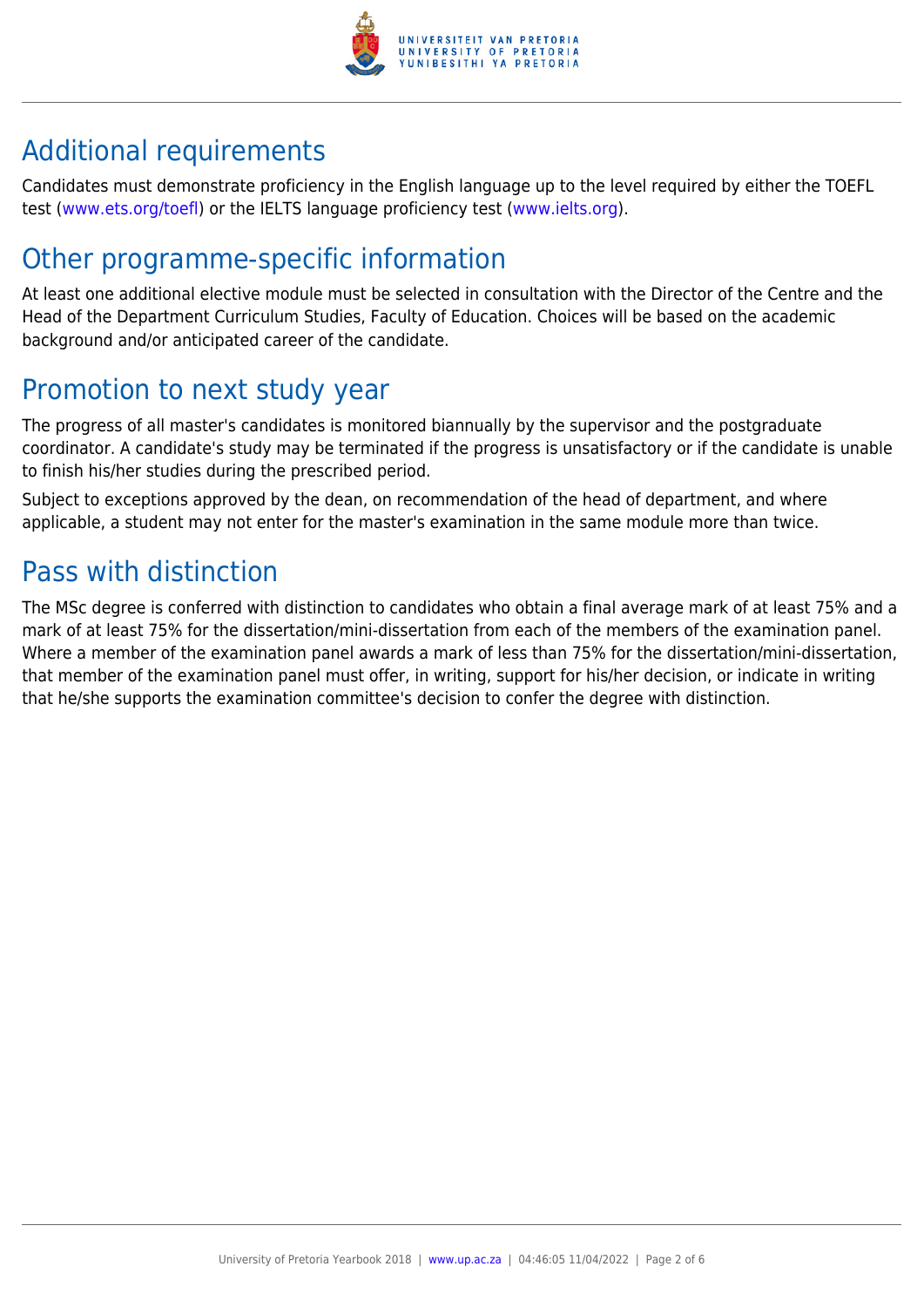

### Curriculum: Year 1

**Minimum credits: 180**

### **Core modules**

#### **Environmental paradigms 810 (ENV 810)**

| <b>Module credits</b>         | 15.00                          |
|-------------------------------|--------------------------------|
| <b>Prerequisites</b>          | No prerequisites.              |
| <b>Contact time</b>           | 5 discussion classes per week  |
| <b>Language of tuition</b>    | Module is presented in English |
| <b>Department</b>             | Zoology and Entomology         |
| <b>Period of presentation</b> | Semester 1                     |

#### **Module content**

Environmental philosophy and ethics, environmental ecology, environment, society and development, environmental economics, environmental management, critical resources management: water utilisation, air quality control, land-use planning: soil characteristics, biodiversity planning, critical resource management: determinism vs co-evolutionary environmental frameworks, research methodology and practice.

#### **Environmental law 816 (ENV 816)**

| <b>Module credits</b>         | 15.00                                                                  |
|-------------------------------|------------------------------------------------------------------------|
| <b>Service modules</b>        | Faculty of Law                                                         |
| <b>Prerequisites</b>          | No prerequisites.                                                      |
| <b>Contact time</b>           | 1 lecture per week, 1 web-based period per week, 2 practicals per week |
| <b>Language of tuition</b>    | Module is presented in English                                         |
| <b>Department</b>             | Zoology and Entomology                                                 |
| <b>Period of presentation</b> | Semester 1 or Semester 2                                               |

#### **Module content**

Legislation for sustainable development within the framework of international agreements, the different acts affecting water quality and water use, the SEMAs within the NEMA framework, the NEMA EIA regulations, legislation pertaining to hazardous substances, interaction between mining development and NEMA, energy law, strategic environmental legislation, marine and coastal management.

#### **Mini-dissertation 891 (ENV 891)**

| <b>Module credits</b> | 90.00                          |
|-----------------------|--------------------------------|
| <b>Prerequisites</b>  | No prerequisites.              |
| Language of tuition   | Module is presented in English |
| <b>Department</b>     | Zoology and Entomology         |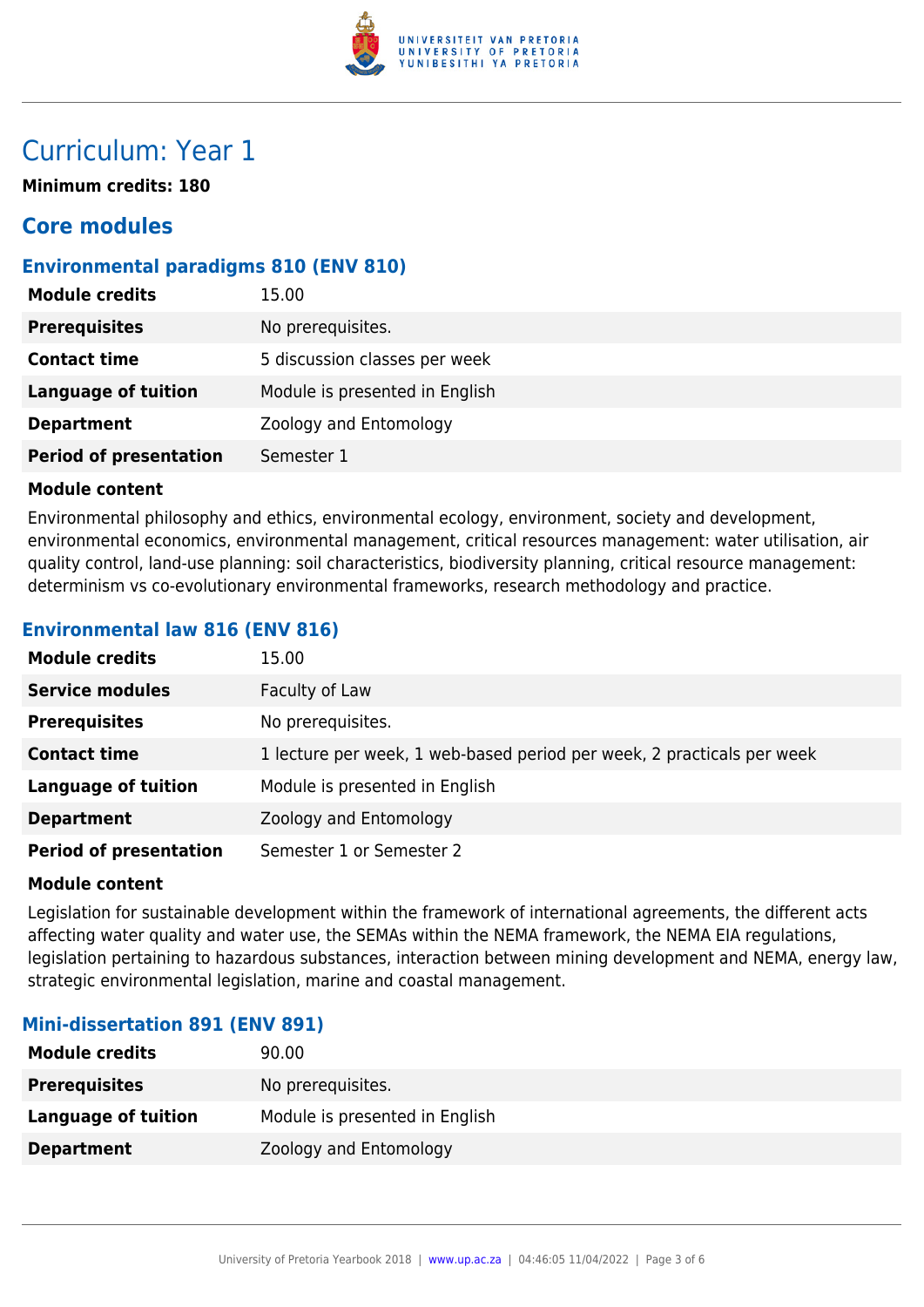

#### **Period of presentation** Year

#### **Module content**

The student needs to conduct a research project under the supervision of an academic member of staff associated with the Centre for Environmental Studies. This project needs to be of a sufficient quality to be publishable in the open scientific literature. The research report is examined as a manuscript for a suitable journal.

#### **Research methods in science education 881 (SCE 881)**

| <b>Module credits</b>         | 15.00                          |
|-------------------------------|--------------------------------|
| <b>Prerequisites</b>          | No prerequisites.              |
| <b>Contact time</b>           | 2 lectures per week            |
| <b>Language of tuition</b>    | Module is presented in English |
| <b>Department</b>             | Centre for Science Development |
| <b>Period of presentation</b> | Semester 1                     |
|                               |                                |

#### **Module content**

The purpose of this course is to:

- Be exposed to the discipline of Educational Research
- Understand research concepts, principles and methods

- Obtain skills such as: the formulation and definition of a research problem, the use of literature to obtain an in depth understanding of a problem, the design of the research protocol, the interpretation of research results to draw conclusions about a research problem.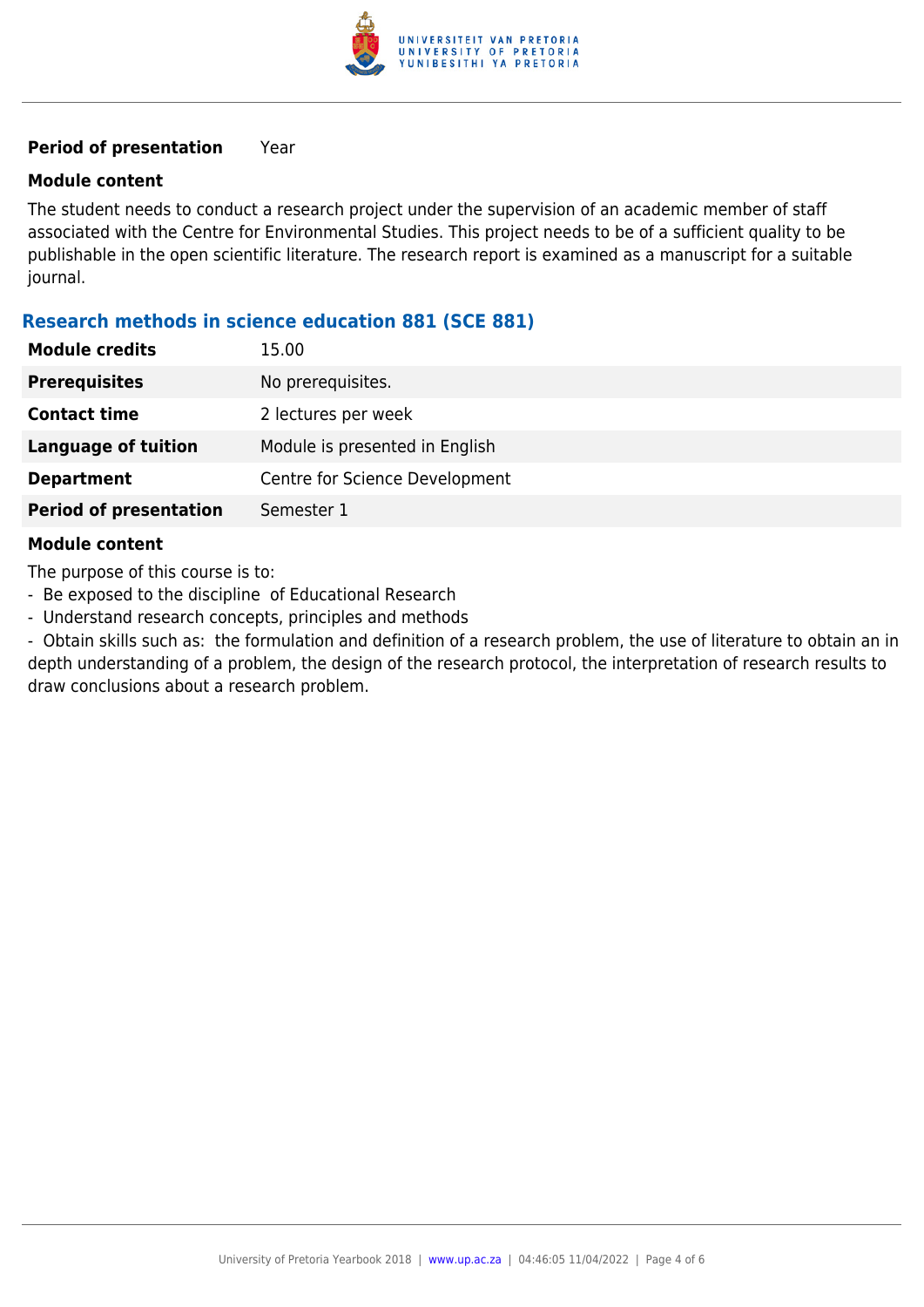

### Curriculum: Final year

**Minimum credits: 180**

### **Core modules**

#### **Environmental paradigms 810 (ENV 810)**

| <b>Module credits</b>         | 15.00                          |
|-------------------------------|--------------------------------|
| <b>Prerequisites</b>          | No prerequisites.              |
| <b>Contact time</b>           | 5 discussion classes per week  |
| <b>Language of tuition</b>    | Module is presented in English |
| <b>Department</b>             | Zoology and Entomology         |
| <b>Period of presentation</b> | Semester 1                     |

#### **Module content**

Environmental philosophy and ethics, environmental ecology, environment, society and development, environmental economics, environmental management, critical resources management: water utilisation, air quality control, land-use planning: soil characteristics, biodiversity planning, critical resource management: determinism vs co-evolutionary environmental frameworks, research methodology and practice.

#### **Environmental law 816 (ENV 816)**

| <b>Module credits</b>         | 15.00                                                                  |
|-------------------------------|------------------------------------------------------------------------|
| <b>Service modules</b>        | Faculty of Law                                                         |
| <b>Prerequisites</b>          | No prerequisites.                                                      |
| <b>Contact time</b>           | 1 lecture per week, 1 web-based period per week, 2 practicals per week |
| <b>Language of tuition</b>    | Module is presented in English                                         |
| <b>Department</b>             | Zoology and Entomology                                                 |
| <b>Period of presentation</b> | Semester 1 or Semester 2                                               |

#### **Module content**

Legislation for sustainable development within the framework of international agreements, the different acts affecting water quality and water use, the SEMAs within the NEMA framework, the NEMA EIA regulations, legislation pertaining to hazardous substances, interaction between mining development and NEMA, energy law, strategic environmental legislation, marine and coastal management.

#### **Mini-dissertation 891 (ENV 891)**

| <b>Module credits</b> | 90.00                          |
|-----------------------|--------------------------------|
| <b>Prerequisites</b>  | No prerequisites.              |
| Language of tuition   | Module is presented in English |
| <b>Department</b>     | Zoology and Entomology         |